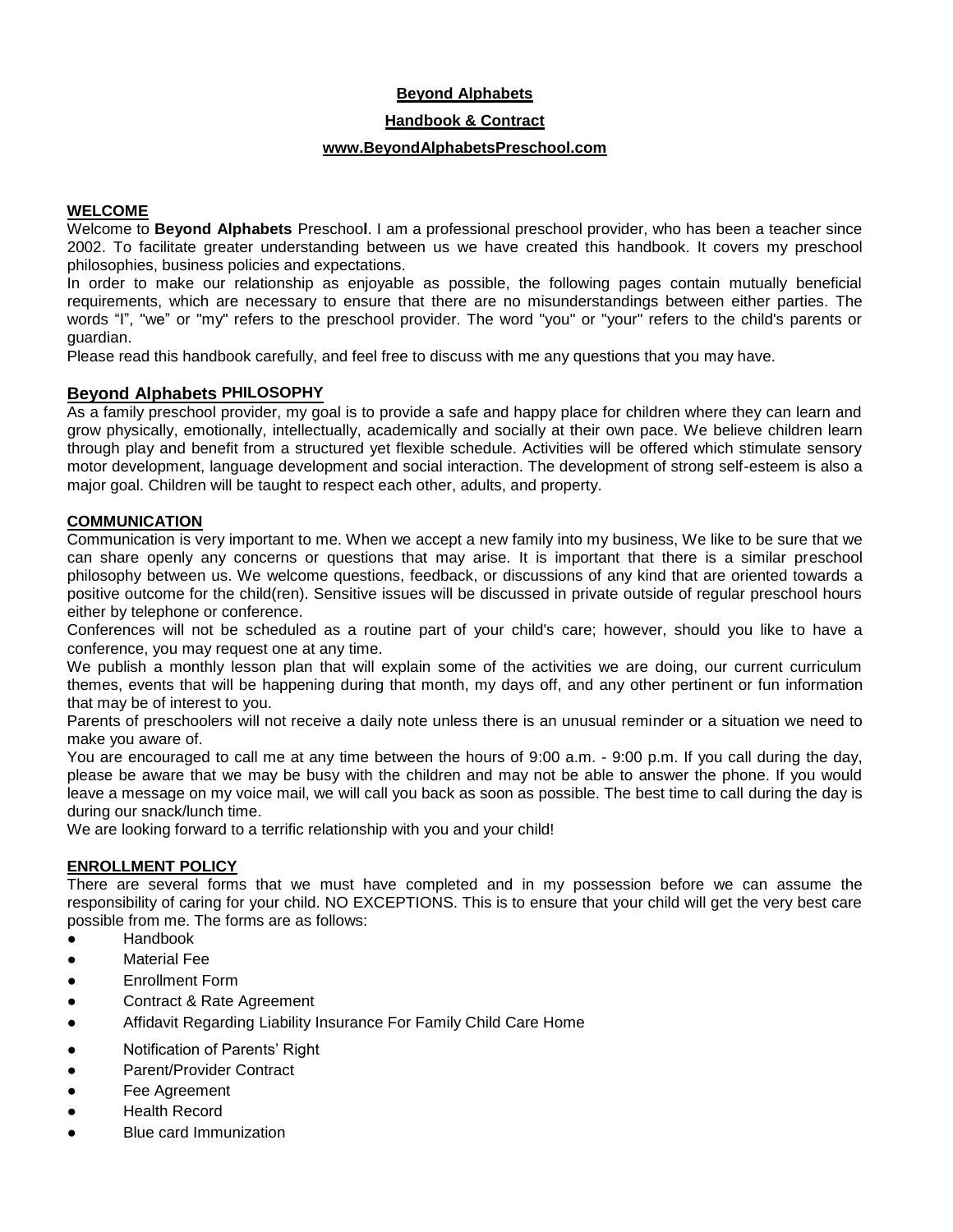- Emergency Information
- Emergency Medical Authorization Form
- Permission to Pick Up

You are required to keep me informed of any change in addresses, telephone numbers, and other pertinent information listed on any/all of the above forms. If you have any questions regarding the completion of these forms, please feel free to ask.

## **MATERIAL FEE AND REGISTRATION FEE**

Each year charged \$175 for material fee. The annual material fee is non-refundable.

## **PAYMENT PROCEDURES**

Your specific rates will be outlined in your Contract and Rate Agreement. Payment is payable in advance and is due no later than drop off time first day of each month, unless another arrangement has been agreed upon. If this day is a holiday, payment is expected on the previous day. If you go away on vacation, payment is due BEFORE you leave. If it is my planned day(s) off, your payment is expected BEFORE we leave. In cases of illness, your payment is still expected unless other arrangements have been previously made. If we close the preschool due to my own illness or emergency, payment will be accepted on your first day back to preschool.

Payments may be made by check or cash, as long as no checks are returned to me for non-payment. Checks must be dated for the day they are due, no post-dated checks will be accepted. There will be a late fee of \$10 for each day that payments are received late. This includes post-dated checks. We ask you to consider how you would feel if your employer came to you on your expected payday and told you that your paycheck would be delayed? We will give you a minimum of two-week's notice of any increases in your preschool fee.

## **TAXES**

We will supply you with Beyond Alphabets EIN number during the year for tax purposes. This will be given to you in January each year or when services are terminated.

## **NSF CHECKS**

If a check is returned to me for non-sufficient funds, you will be required to pay all fees that I incur as a result of the returned check. Preschool services will be immediately halted until full payment of tuition and NSF charges has been made, in CASH. In addition, we will only accept cash payment from you from that point forward.

# **HOURS OF OPERATION**

Normal hours of operation are Monday-Thursday from 8:45 a.m. to 5:00 p.m, Friday 8:45 am-4:00 pm. We require two-week's notice if you need to change your enrollment hours. We also reserve the right to terminate if the new hours will not work well for my preschool business.

We offer both full-time and part-time care. Full-time positions will generally be preferred over part-time positions. We reserve the right to terminate a part-time position, if the position can be filled with a full-time family. You may opt to pay for a full-time slot in order to keep your part-time position. You only can change your child's schedule one time a year.

## **OPEN DOOR POLICY**

We maintain an open door policy for parents. This means that you are always welcome to call or drop in to see your children at any time during regular preschool hours. Open door policy does NOT mean that my door will be kept unlocked. We believe that it is extremely important to keep the doors locked for the safety of the children. We do not want unwanted or unexpected visitors to enter without my permission or knowledge. We also do not want little ones leaving the house unsupervised. Your child's safety is my first priority. We would appreciate your taking into consideration my schedule when dropping in or calling, and remember that visitors usually cause children to react in an excited manner that does not normally occur when we am alone with the children.

## **LATE FEES**

You are scheduled for preschool for the hours listed in your Contract and Rate Agreement. If you drop off before or pick up after these times, you will be charged a late/early fee. (Examples: If you put 5:00 p.m. as your pick-up time, your late fees will begin at 5:05p.m. If you put 8:45a.m. As your drop-off time and you drop off earlier than that you will be charged an early fee.) The late fees will be as follows: We will charge an overtime rate of \$20.00 per child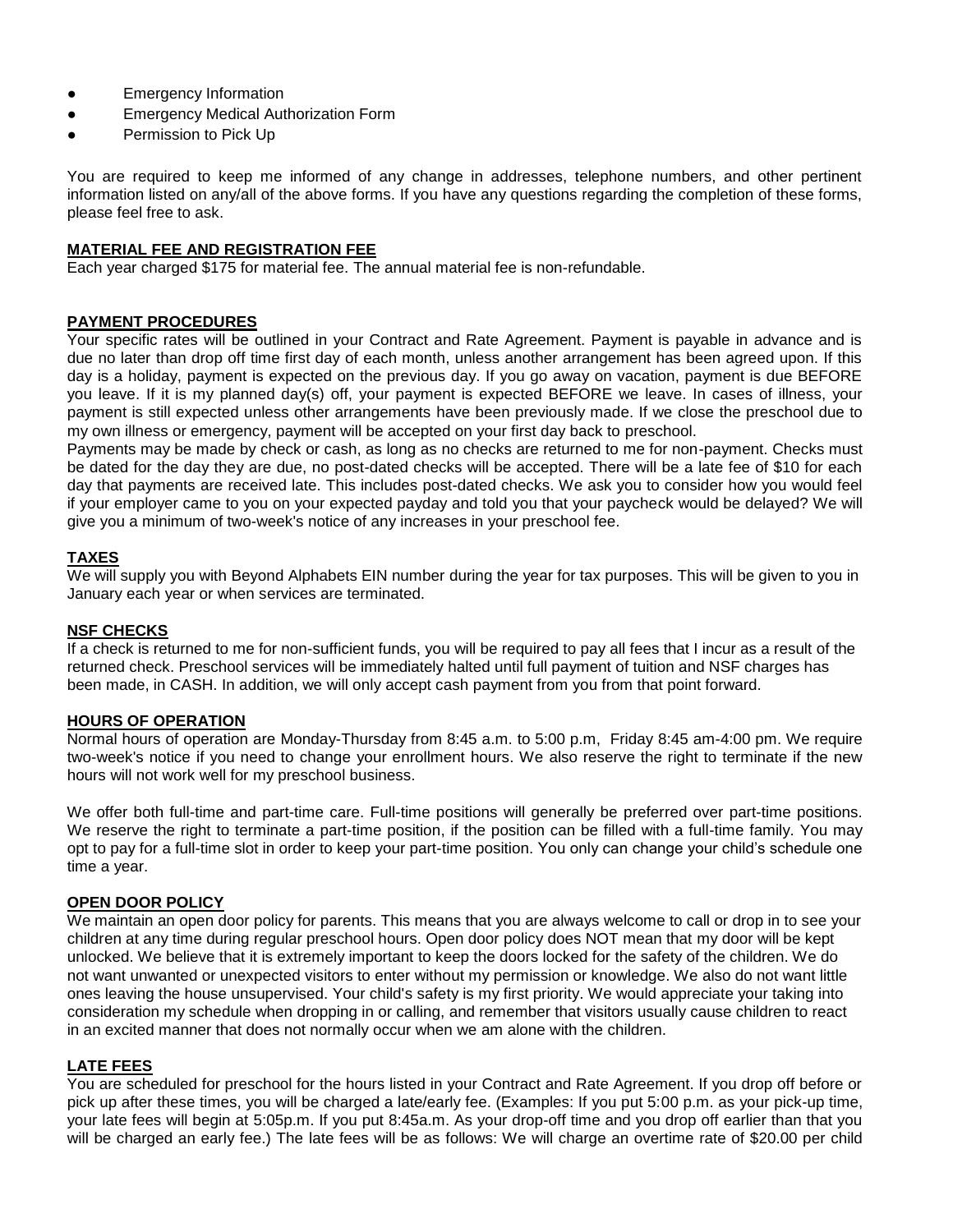per every 10 minutes that you are late or early. Calling me to inform me that you will be unavoidably late does not waive your late fees. If overtime is pre-arranged, my fee will be \$20.00 per every 10 minutes. This is to assure that children are picked up on time as not to impose on my family time. Late drop off does not constitute late pick up. Payment is expected, in CASH, at the time of pick up or drop off. If cash payment is not made at this time, you will be given a bill due on or by your next regularly scheduled fee payment due date. These rules will be strictly enforced, and your habitual tardiness may result in termination of services.

The above late fees will also be charged to you if grandma or another person is supposed to arrive to pick up your child and is late.

It is your responsibility to have your child picked up on time. If you know you will be unavoidably late, it is your responsibility to have an authorized alternate person pick up your child. It is not my responsibility to tell you that we have plans after preschool hours so that you can be here on time. Bad traffic or weather (except in extreme situations) will not be an accepted late excuse and you will be billed accordingly. Please remember that it is your responsibility to allow ample time to get here to pick up your child on time. Job-related lateness will not be excused for any reason. Continued late pick-ups will mean breach of contract and you will forfeit your child's position in the preschool.

# **ARRIVALS & DEPARTURES**

Children are to arrive clean and fed in the morning. It is normal for some children to have difficulty separating from parents, or cry when being dropped off. Please be very brief (no more than 5 minutes is sufficient) during drop-off times; the longer you prolong the departure the harder it gets. A smile, cheerful good-bye kiss, and a reassuring word that you will be back are all that is needed. In my experience, children are nearly always quick to get involved in play or activities as soon as parents are gone.

Please be very brief at pick-up times also. This is a time of testing when two different authority figures are present (the parent and the provider), and all the children will test to see if the rules still apply. An early arrival to pick up your child does not mean you may stay until the close of business. If you'd like to stay and visit please arrange this with me beforehand. But typically pick-up time needs to be kept brief.

During arrivals and departures, we expect you to back up my rules (see House Rules), but if you do not, we will remind your child that their behavior is inappropriate and take action to correct, if needed. Please be in control of your child during these times.

Do not allow your child to run out to your car while you are still inside. The safety rule is "No one goes outside without their parent with them."

Drop-off and pick-up times are not good times to discuss problems. Little ears and minds hear and understand everything. I am not comfortable discussing children in the presence of anyone except their parents. Topics that concern day-to-day events, or light-hearted discussion are fine.

My normal procedure is to release the child only to his/her parents or someone else the parents designate. If someone other than the parent is to pick up the child, please notify me ahead of time. A verbal notice is fine on that day if this person is on the list of people who are authorized to pick up your child. If the person is NOT on that list, we MUST have written permission to release your child. Please inform emergency contacts, or people designated to pick up your child, that if I do not know them, we would need to ask for photo identification. We do not mean to offend them. This is simply a measure taken for your child's protection. We will not let a child leave without a parent's verbal permission even if that person is listed as one of your designated pickup people. No early drop off please!

## **SIGNING IN & OUT**

We am required to have all parents sign in and out for pick-ups and drop offs each day. A sign in/out sheet, pen, and a clock are located by the door for your convenience. This gives me a written record of the child's attendance, hours, and the person who brought/picked up the child each day.

## **ABSENCES**

There will be no refunds or adjustments made to your preschool fee for your time missed due to illness, holidays, or days off. A place has been reserved for each child that cannot be filled on a short-term basis.

Although we will make every attempt to be available each day, there will be occasions when another family member or we are ill and we are unable to provide service. You will be notified as soon as possible of any personal or family illness, funeral, or emergency. It will be your responsibility to obtain substitute care on such occasions and to arrange payment to the substitute. If we are unable to provide care for any of these reasons, the teacher assistant will take responsibility for that day.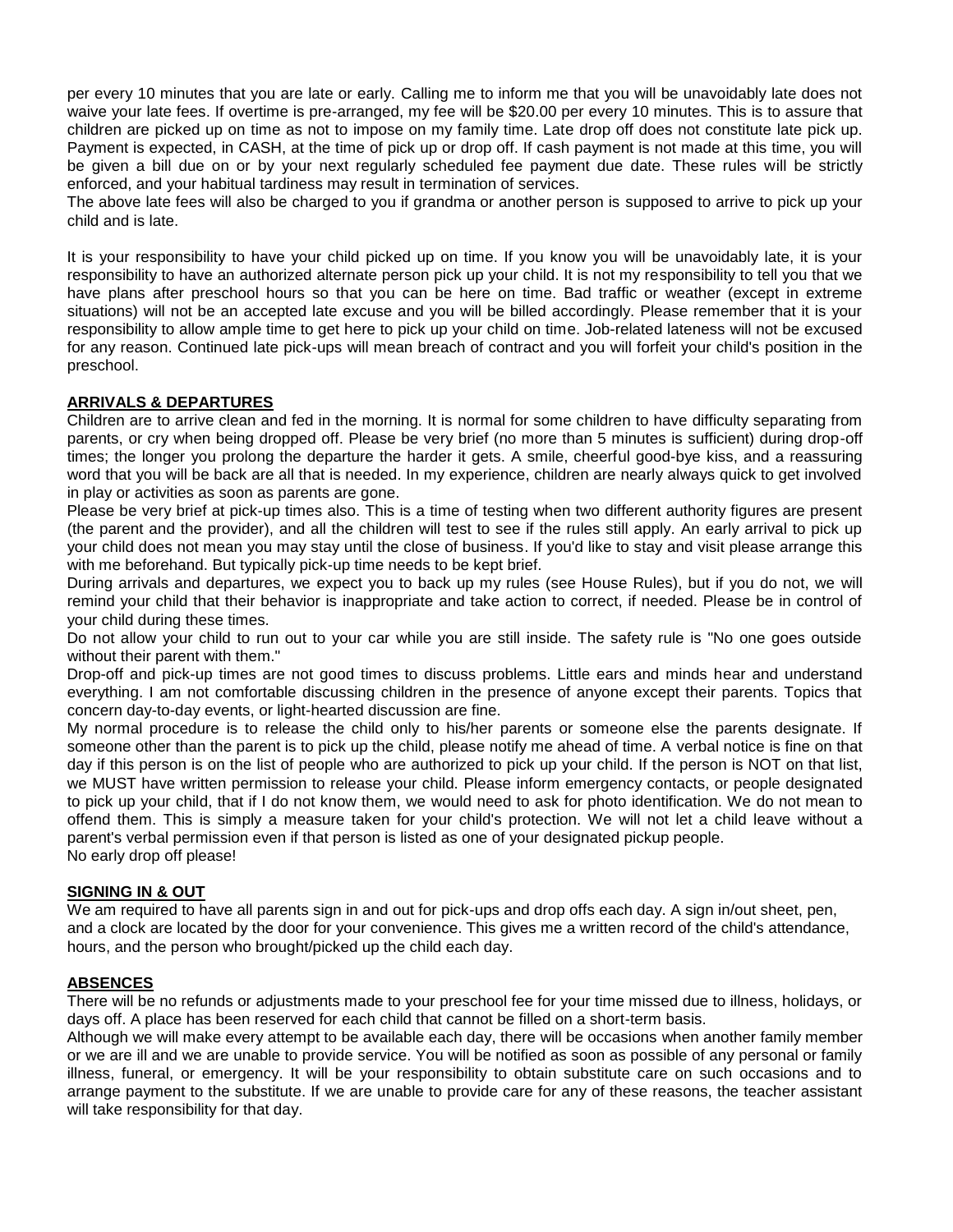When we must be away for a short time (1 - 5 hours), backup care will be provided by one of my substitute teachers. My substitute provider is authorized to carry out the terms of this contract.

## **HOLIDAYS & VACATIONS**

December 22<sup>nd</sup> to January 1st, Independence Day, Labor Day, Veterans Day, Martin Luther King Day, President Day, One day off in March (Persian New year March 21<sup>st</sup>), Three days in April (spring break), Memorial Day, November 24<sup>th</sup> to 26st (Thanksgiving Day and the day before/after Thanksgiving). When a Holiday (listed above) falls on a Saturday, Beyond Alphabets preschool will be closed the preceding Friday with pay, when a holiday falls on a Sunday, Beyond Alphabets preschool will be closed the following Monday with pay. You will pay for these Mondays and Fridays taken if that would be a normally scheduled day for your child.

Each year we may take up to 2 weeks' vacation time. Regular payment rates apply for the both weeks of vacation time. We will give no less than 3 week's advance notice of all vacation dates. Parent's vacation dates will not be valid during school's two weeks holiday break.

Occasionally, we may need to take additional days off for appointments, family activities, to catch up at home or attend trainings. We will try to schedule these days as far in advance as possible so that you can arrange other care for your child. We also will try to pick a day that is convenient for the majority of parents, if possible. These days will be unpaid.

Parent agrees to provide 2 weeks' notice prior to any vacation time. Parent agrees to pay one half of the regular preschool fees to hold child's position during any vacation time or extended leave (4 days or more) due to illness, etc., up to 2 weeks per year. NO EXCEPTIONS! Regular payment will be required for any other time off that is taken. Two-week's vacation will be equal to the same number of days you are contracted with me for preschool services. Example: if your child attends preschool on only Wednesdays and Thursdays, you will receive four vacation days per calendar year. If you would prefer to use your two-week's vacation as separate days that would be acceptable, but I also require a two-week's written notice. NO EXCEPTIONS! Any vacation days not used within your one-year period will be forfeited. Vacation days may not be applied to your final two weeks of preschool nor may they be applied to any outstanding preschool debts you may owe such as late pick up or late payment fees, etc. You may not use any of your vacation days for days when your child is in attendance. We will keep a record in your folder of your vacation days used.

#### **SUPPLIES**

You are responsible for supplying water bottle and a full change of clothing (including socks and underwear) appropriate for the weather, and any other supplies that your child may need. All items need to be labeled with your child's initials. You must maintain these items at all times. Failure to do so is grounds for termination.

#### **DAILY SCHEDULE**

Young children enjoy a structured schedule that allows for flexibility. A schedule helps the day to flow more smoothly, allows the children to anticipate coming events, and aids in achieving a variety of goals. We will adhere to my written schedule to the best of my ability, keeping in mind that anything can happen when children are involved. There will be times when we have to make adjustments to the schedule. We would appreciate it if you consider my schedule when picking up or dropping off your children.

## **MEALS**

Nutritious meals will be served to all children at no extra cost to you. Lunch/Snack menus for the week are posted at the front door; and all menus are available for you to look at per your request. You are responsible for feeding your child if he/she will arrive at preschool after a mealtime. NO EXCEPTIONS.

Except for special occasions and when requested, please do not send any food, drink, or candy (except the water bottle) with your child. We believe mealtime should be a pleasant time; therefore, children are always offered food but are not forced to eat it. We do encourage each child to try one or two bites of everything, and they must eat a little of everything before given seconds of anything. Sometimes they are surprised by what they like! If a child refuses to eat their meal, there will be no food served at any other time.

We will not administer a modified diet to your child.

#### **CLEANLINESS & HYGIENE**

We do my best to maintain strict cleanliness and hygiene standards. Children's hands are washed before and after meals and after toileting. We use paper towels for drying hands, so children do not have to use the same towel. We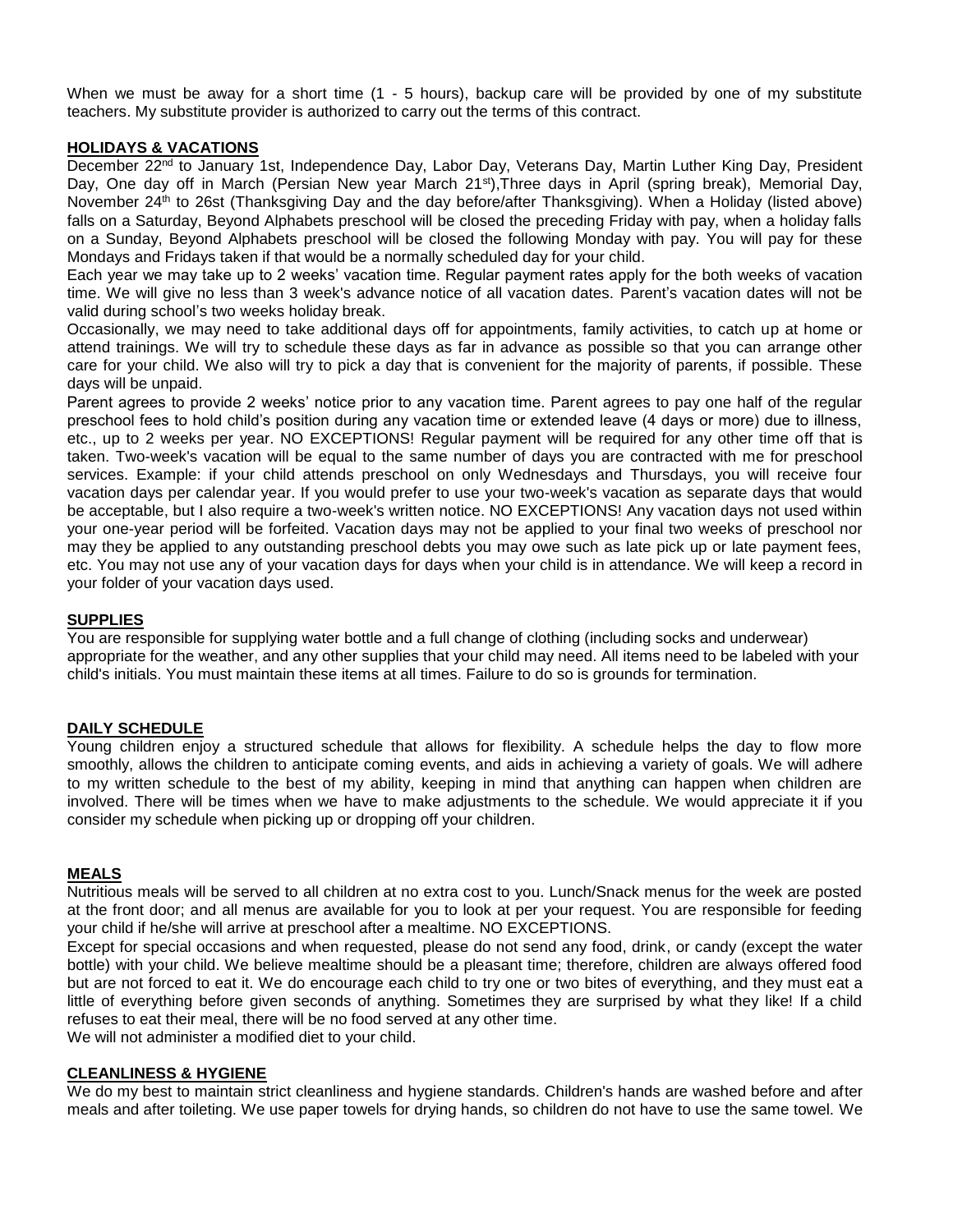wash our hands frequently and also use antibacterial gel. We have a strict "No Shoes" policy inside the house and classroom to prevent spreading germs.

Children use separate cups, plates, bowls and eating utensils that have been washed in the dishwasher and dried on the heat setting. Chair, tables, etc. are disinfected after each use.

Children can, and will, get messy during the day. Children should be sent to preschool in clothing that can easily be laundered. When painting, the child often gets paint on their hands, arms, and any clothing not covered by our paint aprons, and while some washable some not washable paints are used, it can stain some clothing.

# **ACTIVITIES & CURRICULUM**

The main goal of this preschool is to have fun, improve social skills, and encourage creative expression. We will utilize a variety of activities to accomplish this goal. Free play, reading, writing, arts and crafts, music/singing, dancing, dramatic play/pretend, puzzles, and educational TV/videos are just some of the activities we will be doing. Some of the activities include arts & crafts, music, math, science, stories, games, as well as letter, shape, color, and number recognition in a monthly theme format. Some of the projects will be taken home to share with the family. The monthly activity schedule is posted on the bulletin board. The goal of preschool is to have fun and provide a little extra learning stimulation for all children. It will not be a rigorous academic program as young children still learn best from participating in and observing the environment around them.

Music helps to develop young brains and will play a strong role in day-to-day activities. We may have special music activities and may also play music during other activities, for example, during arts and crafts or meal times.

Pick up homework is on every Monday and return finished homework is on every Friday. We call Friday "Fun day" because it is toy share day and children enjoy that a lot.

For toy share day each child can bring only one toy.

#### **PARENTAL INVOLVEMENT**

There will be times and ways you can get involved in your child's preschool experience. You are welcomed and encouraged to participate in any or all of these. Some examples of ways to be involved include:

- · Chaperoning on field trips
- · Lending objects for units of study
- · Coming and talking about your job, when asked
- · Helping your child at home with the concepts we are studying here (see monthly lesson plan).
- · Helping your child prepare for "Show and Tell"
- · Helping to provide treats or other items for our parties

## **BIRTHDAYS & PARTIES**

Each child's birthday is his/her "Special Day. If you feel you must purchase a personal gift for the birthday child, we ask that you give this outside of the preschool. It will be your responsibility to provide a cake, cupcakes, or treats for your child's special day. I will let you know which day we will celebrate. We also have holiday parties occasionally throughout the year. Signup sheets will be posted at the front door for your assistance with these days as needed on a voluntary basis.

## **HOUSE RULES**

Please respect my profession, my home, and me. The respect that you show me, including my home, furnishings, equipment, yard, and other children will communicate itself to your child and will make for a better working relationship. There are certain house rules that all children will be taught and expected to follow.

The following rules are enforced for the safety and well-being of everyone. There will be no running permitted in the house. Hitting, pushing, biting, grabbing, kicking, spitting, or pinching other children/adults will NOT be allowed. No standing or climbing on chairs, tables, or furniture. There will be no use of obscene, derogatory or disrespectful language. Children may not walk around the house with food, cups or bottles. Children are not permitted to lift and/or carry other children while in my home or on my property. Respectful treatment of other people and all property, toys, and furniture is expected. Willful destruction of property will be charged to the parent at the cost to replace the item. Toys are meant to be played with, and if they break it is most likely from wear and tear. Unless a child deliberately takes a toy and breaks it, you or your child will not be held accountable. Please support me in the enforcement of these rules, in order to create a better environment for all.

#### **No smoking is permitted on the premises.**

Children and families are welcome in any areas of the home that are used for preschool purposes. My family and I also need some privacy and separation from the preschool. Please respect this.

If your car is leaking oil, please park along the street and not in my driveway while picking up and/or dropping off your child.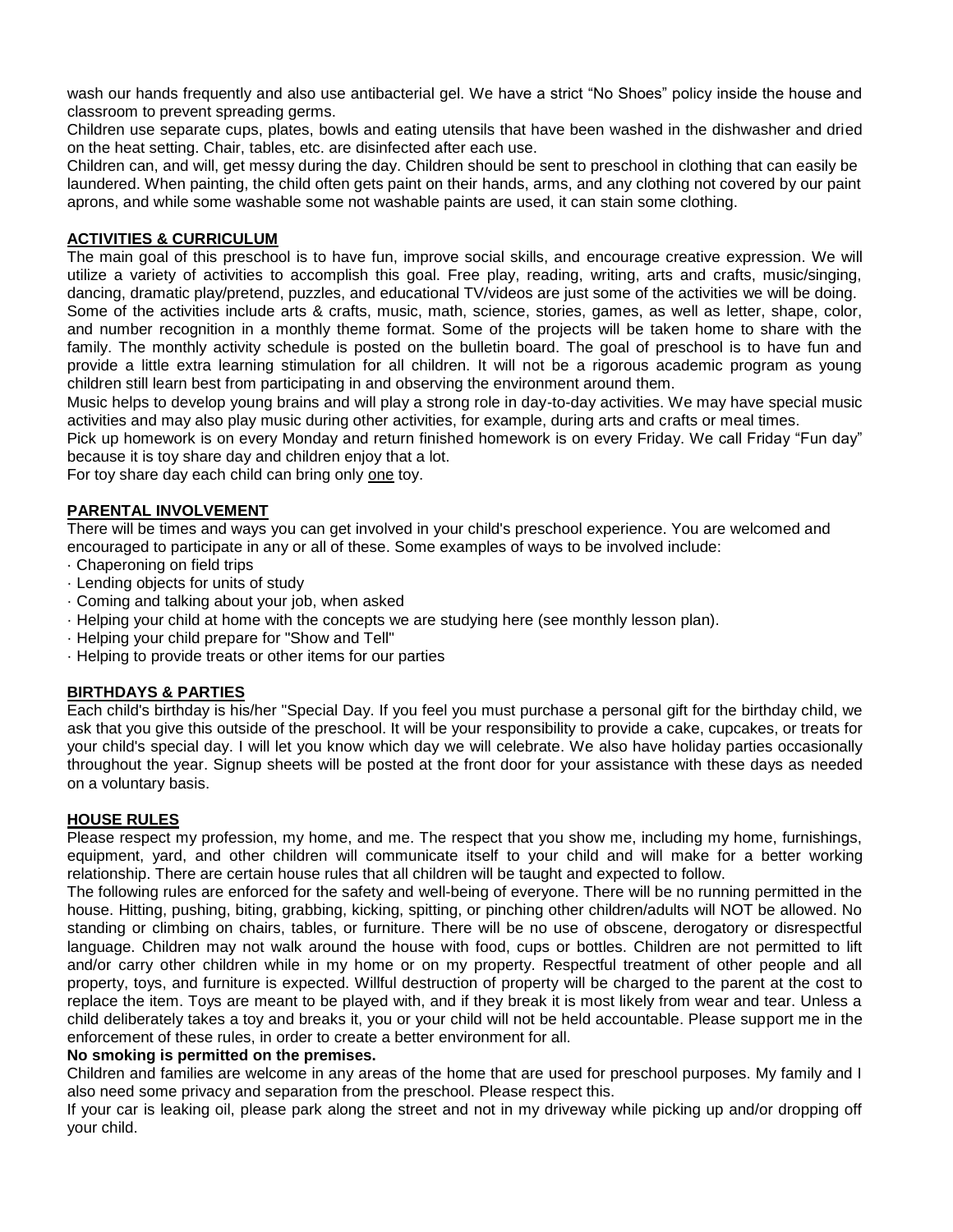# **DISCIPLINE**

My philosophy is that you use discipline to teach a child. We achieve this through love, consistency, and firmness. We stress two main patterns of behavior: respect for other people and respect for property. The children are explained the rules of the preschool home frequently, so they are all familiar with the guidelines.

Please keep in mind that there WILL be disagreements between children. Young children, especially, who are not adept at communication; have a hard time expressing their feelings. Sometimes they hit or throw toys, etc. Although teaching children appropriate behavior is what I will be doing, remember that this behavior is normal in most cases.

The following methods of discipline will be used:

- · Encourage children to solve problems themselves
- · Intervention and discussion
- · Re-direction to another play area
- · Loss of privileges
- · Time out (read a book by teacher's choice)

If we feel there is a chronic behavioral issue that needs attention, we will let you know so that you and I are handling it in the same way and your child has continuity in discipline between our homes. These types of behaviors might include such things as biting, use of bad words, chronic hitting, etc. Together, we will try to find a solution. You may be called to remove your child if his/her behavior prevents me from being able to properly care for the other children. If the problem continues, other arrangements for the care of the child will have to be made, for the safety and well-being of all.

Under NO CIRCUMSTANCES will there be any spanking, physical abuse, verbal abuse, name-calling or isolation used. Neither food nor sleep will ever be withheld from children as a means of punishment.

As a home care provider, I have a responsibility by law to recognize and report any evidence of child abuse- physical or emotional-or neglect. This is strictly for the benefit of your child.

## **ILLNESS POLICY**

Under no circumstances will parents be allowed to bring a sick child to my home. Sick children expose other children, as well as myself and my family, to the spread of their illness and require additional care and attention that we are unable to give. Moreover, sick children want care from their parents in the comfort of their own homes. If other children become ill due to exposure to your sick child, either because he/she was returned to preschool before full recovery or because he/she was not picked up promptly upon notice of becoming ill, other parents will be unnecessarily inconvenienced. If my family or I become ill due to exposure to a sick child, all of the children may need to arrange alternate care, and it is possible that we may lose a portion of my income. Because this is disruptive to other children and their families, as well as my own, your cooperation on this issue is extremely important.

The following illness policies will be strictly enforced, for the health, well-being and safety of all concerned.

## **SYMPTOMS REQUIRING REMOVAL OF CHILD FROM PRESCHOOL**

Fever: Fever is defined as having a temperature over 98.6°F taken under the arm, over 99.5°F taken orally, or over 100°F taken rectally. A child needs to be fever free for a minimum of 24 hours before returning to preschool; that means the child is fever free without the aid of Tylenol or any other fever reducing substance.

Diarrhea: runny or watery stools, or 2 or more loose stools within last 4 hours.

Vomiting, Runny nose: Your child may be brought to care if he/she has a common cold (slight cough, clear runny nose, occasional sneezing). Discharge of any color other than clear is not acceptable in preschool.

Runny and/or Crusty Eyes: Watery, matted, and/or red/pink eyes are not acceptable in preschool.

# Unexplained Rash

Excessive Crankiness: Child is irritable, excessive whining or crying, wants constantly held, or requires more attention than I can provide without jeopardizing the health, safety, or well-being of the other children in my care.

Your child will not be accepted into preschool if he/she has had any of the above symptoms within the last 24 hours. A sick child should be allowed to recover fully after an illness so that other children in the group do not risk exposure and so that the child is able to fully participate in preschool activities. If you are unable to remain at home with your sick child it will be necessary for you to make substitute preschool arrangements at your own expense. If your child becomes ill while in my care, we will notify you immediately. You are required to pick up your child within 60 minutes of notification. If you cannot be reached then your emergency contact will be called.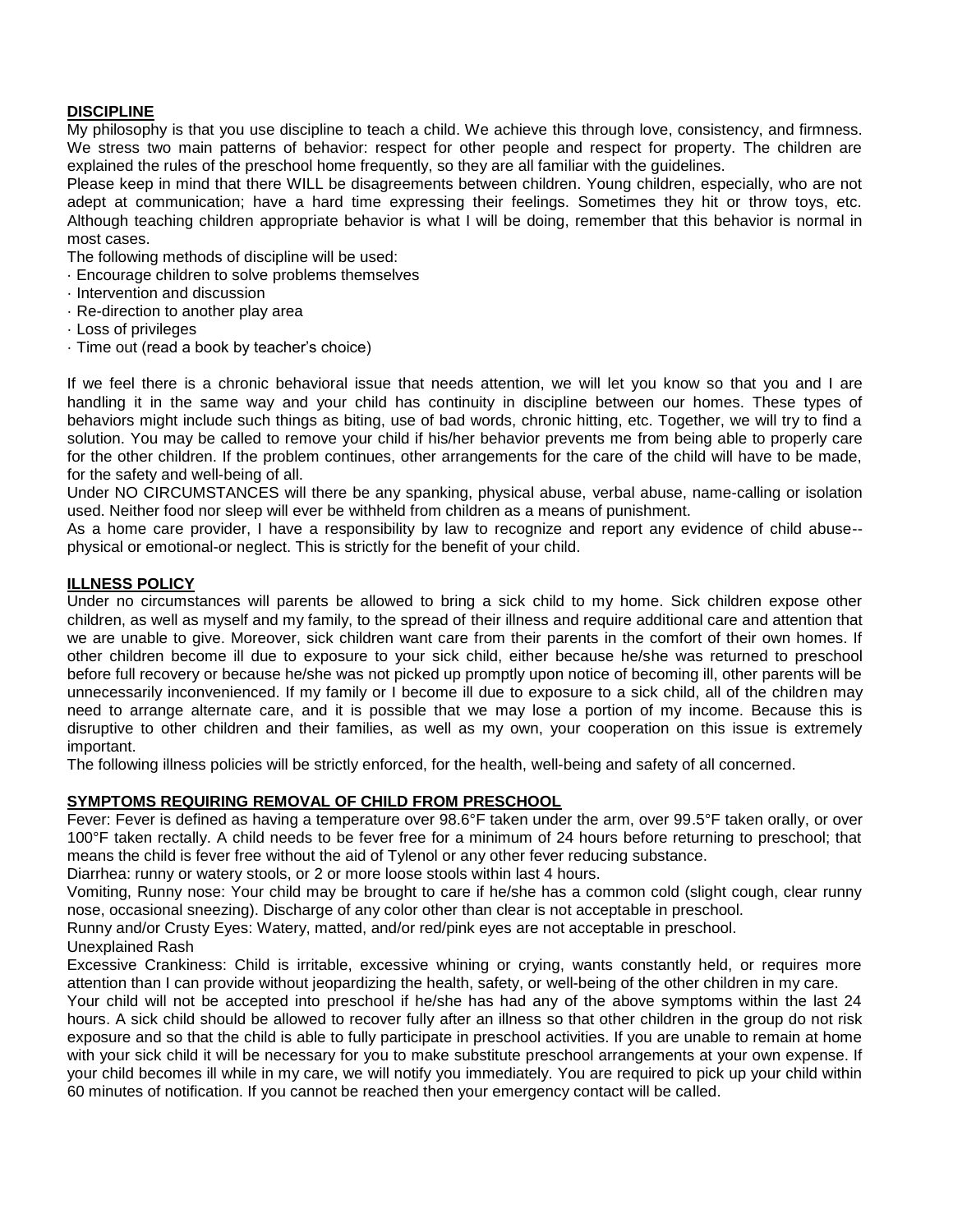If your child is out ill regular fees still apply. We reserve the right to determine when a child should be sent home due to illness. Children may return to care 24 hours after symptoms of illness end or with written authorization from your doctor stating the name of illness and when child may return to group care. Please notify me as soon as possible when your child becomes ill so that we may notify the other parents.

If your child is thought to have a communicable disease, you will be notified and asked to pick him/her up. He/she will be isolated from the other children and given special attention and comfort until you arrive. Your child will be accepted back into care when no longer contagious. All other parents will be notified of the possibility of a communicable disease and what symptoms to watch for.

Many times the preschool may get blamed for the illness of a child, meaning that I have "allowed" sick children to come here. Parents may not stop to think that when sick children are brought to my home, my entire family is also at risk of exposure.

Further, there are times when a child is not that ill, but is terribly uncomfortable, and really needs some "one on one". At those times we strongly urge you to consider keeping your child at home. If your child is unable to participate in the normal activities of the daily schedule, then your child must stay home.

# **MEDICATIONS**

If the child should be given prescription or non-prescription medicines Beyond Alphabets will not take any responsibilities in administrating the drug. This is the sole responsibility of the Parents or Guardians.

# **MEDICAL EMERGENCIES**

In case of EMERGENCY, we will administer the necessary first aid. The Stow Police Department or Paramedic Unit will be called and your child will be transported to the hospital designated on your Emergency Transportation Authorization form. YOU WILL BE NOTIFIED IMMEDIATELY. If an ambulance is called to transport your child, the cost of the ambulance will be your responsibility.

We are prepared with emergency caregivers in cases of unplanned absences of short duration caused by unanticipated circumstances such as illness or accident. You will be notified when an emergency caregiver will be used. If an emergency caregiver cannot be located, you may be requested to pick up your children.

You are responsible for all costs involved in emergency medical treatment, including emergency transportation, if required. The owner of Beyond Alphabets preschool, or my family will not be held liable for any sickness/injury of either parent/guardian or child while on these premises, or while the child is in the company of myself during field trips or outings.

# **FIRE SAFETY**

We have a written fire evacuation plan and practice a fire drill with the children at least once each month. In addition, we incorporate fire safety curriculum into my program occasionally. My home is inspected regularly for fire safety.

## **FIELD TRIPS, Events and Holidays Party**

Occasionally, we may have the opportunity to take a field trip. For example: Park or any kid's play house. All children will be placed in safety-approved car seats as required by State laws. You may be requested to provide a car seat for the day and/or pay any fees associated with the trip. You will be required to sign a permission slip that we will carry with me. We also carry copies of the emergency forms with a picture of each child attached. In the event of an emergency away from the preschool home, your child will be cared for and you will be notified. It is not required that your child attends the field trip, but it will be your responsibility to find and pay for alternate care if you do not wish for them to attend. You still pay your regular preschool fees.

## **TERMINATION POLICY**

I reserve the right to terminate for the following reasons (but not limited to):

- · Failure to pay
- · Failure to complete the required forms
- · Lack of parental cooperation
- · Failure of child to adjust to the preschool after a reasonable amount of time
- · Physical or verbal abuse of any person or property
- · My inability to meet the child's needs
- · Lack of compliance with handbook regulations
- · Serious illness of child or provider
- · False information given by parent either verbally or in writing